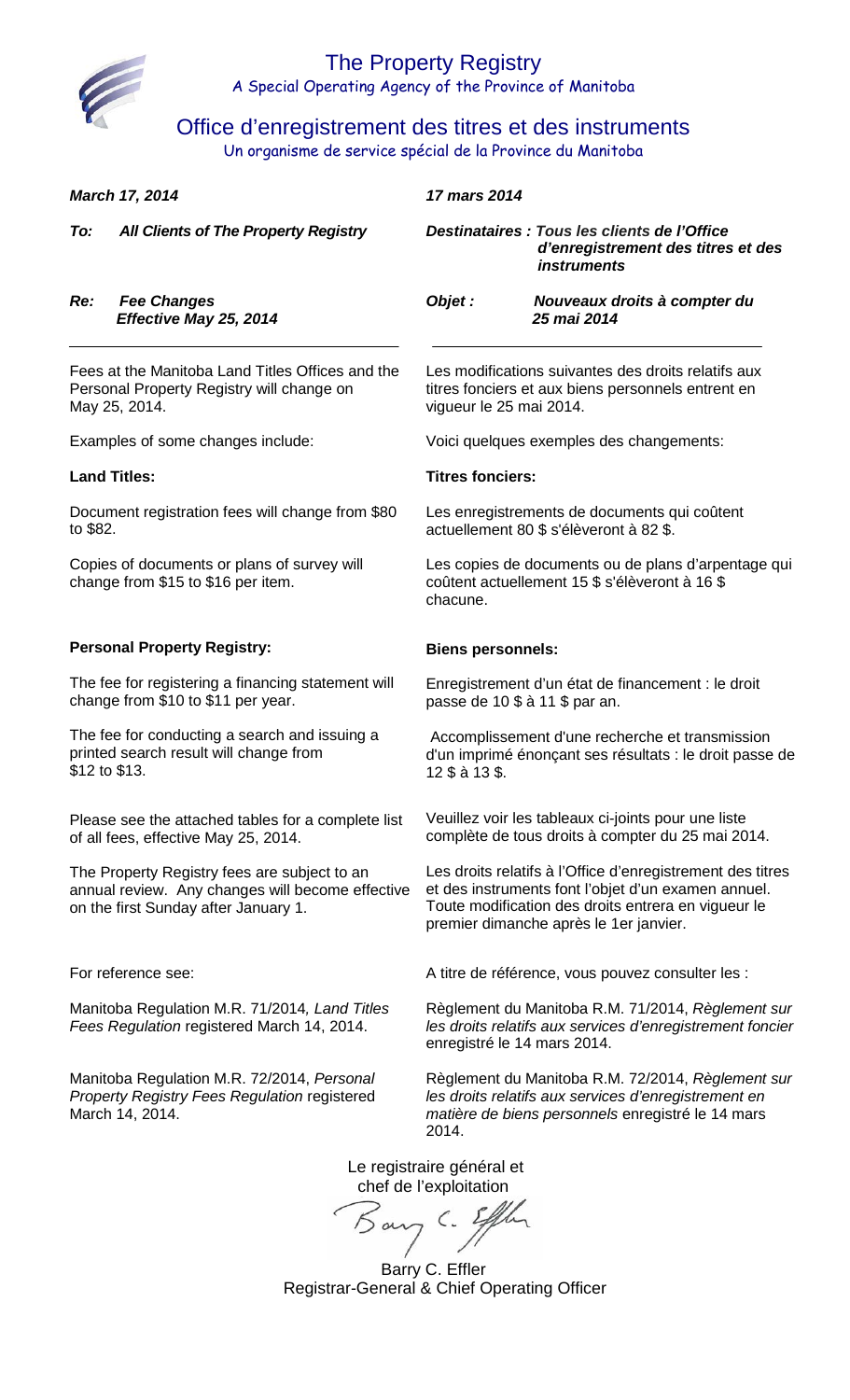

| <b>Sales</b>      | <b>Description</b>                          | <b>Amount</b> |                                         |
|-------------------|---------------------------------------------|---------------|-----------------------------------------|
| <b>Item</b>       |                                             |               |                                         |
|                   |                                             |               |                                         |
| 500               | <b>Electronic Certified Status of Title</b> | \$16.00       |                                         |
| 510               | <b>Electronic Certified Record of Title</b> | \$16.00       |                                         |
| 530               | Electronic Certified Record of Instrument   | \$16.00       |                                         |
| 600               | Certified Copy of Paper Title               | \$16.00       |                                         |
| 610               | <b>Certified Copy of Document</b>           | \$16.00       |                                         |
|                   | Scanned Image of Document                   | \$16.00       | <b>Online Service</b>                   |
| 635               | Certified Copy of Abstract                  | \$16.00       |                                         |
| 640               | <b>Historical Search</b>                    | \$160.00      | DEPOSIT (refund or extra fee may apply) |
| 700               | Certified Copy of Plan                      | \$16.00       |                                         |
|                   | Scanned Image of Plan                       | \$16.00       | <b>Online Service</b>                   |
| 715               | <b>Examination of Plan Deposit</b>          | \$123.00      |                                         |
| 815               | Return Cheque Charge                        | \$21.00       |                                         |
| 880               | Fax Fee in Local and Toll Free              | \$6.00        | per service request (max. 20 pages)     |
| 881               | Fax Fee in Manitoba - outside of City       | \$9.00        | per service request (max. 20 pages)     |
| 882               | Fax Fee outside of Manitoba                 | \$21.00       | per service request (max. 20 pages)     |
| 890               | Rush service surcharge                      | \$21.00       | per copy of title or instrument         |
| 990               | <b>Rejection Fee</b>                        | \$21.00       |                                         |
| AA                | <b>Amending Agreement</b>                   | \$82.00       |                                         |
| AAL               | Amending Agreement Including Land           | \$82.00       |                                         |
| AAM               | Articles of Amendment                       | \$82.00       |                                         |
| AC                | <b>Assignment of Caveat</b>                 | \$82.00       |                                         |
| <b>ACUL</b>       | Articles of Amal of Credit Union            | \$82.00       |                                         |
| <b>ADEC</b>       | <b>Amending Declaration</b>                 | \$82.00       |                                         |
| <b>AFOF</b>       | App for Final Order Forclosure              | \$103.00      |                                         |
| <b>AFOS</b>       | Application for Order of Sale               | \$103.00      |                                         |
| AMAL              | Articles of Amalgamation                    | \$82.00       |                                         |
| <b>APD</b>        | Part Discharge with Effect of All           | \$82.00       |                                         |
| ATSC1             | Assignment of T.S.C. >30000 Fee             | \$82.00       | <b>Plus Land Transfer Tax</b>           |
| ATSC <sub>2</sub> | Assignment of T.S.C.<30000 Fee              | \$82.00       |                                         |
| ATSC3             | Assignment of T.S.C. Fee Tax Exempt         | \$82.00       |                                         |
| BL                | <b>Builder's Lien</b>                       | \$82.00       |                                         |
| <b>BYLAW</b>      | <b>Bylaw</b>                                | \$82.00       |                                         |
| <b>BYLAW</b>      | Closing By_laws                             | \$82.00       |                                         |
| <b>BYLAW</b>      | Change of Name By-Law (Municipal)           | \$82.00       |                                         |
| <b>BYLAW</b>      | Change of Name (City of Winnipeg)           | \$0.00        |                                         |
| <b>BYLAW</b>      | Obsolete Plans By-Law                       | \$82.00       |                                         |
| CA                | Certificate of Attachment                   | \$82.00       |                                         |
| CADD              | Change of Address                           | \$0.00        |                                         |
| <b>CANOR</b>      | <b>Cancellation Order</b>                   | \$82.00       |                                         |
| CAR               | Certificate of Arrangement                  | \$82.00       |                                         |
| CAV               | Caveat                                      | \$82.00       |                                         |
| <b>CD</b>         | <b>Certificate of Debt</b>                  | \$82.00       |                                         |
| <b>CDEC</b>       | <b>Condominium Declaration</b>              | \$82.00       |                                         |
| <b>CELEC</b>      | <b>Certificate of Election</b>              | \$82.00       |                                         |
| <b>CEXP</b>       | Correction of Expropriation                 | \$82.00       |                                         |
| CG                | Crown Grant                                 | \$82.00       |                                         |
|                   |                                             |               |                                         |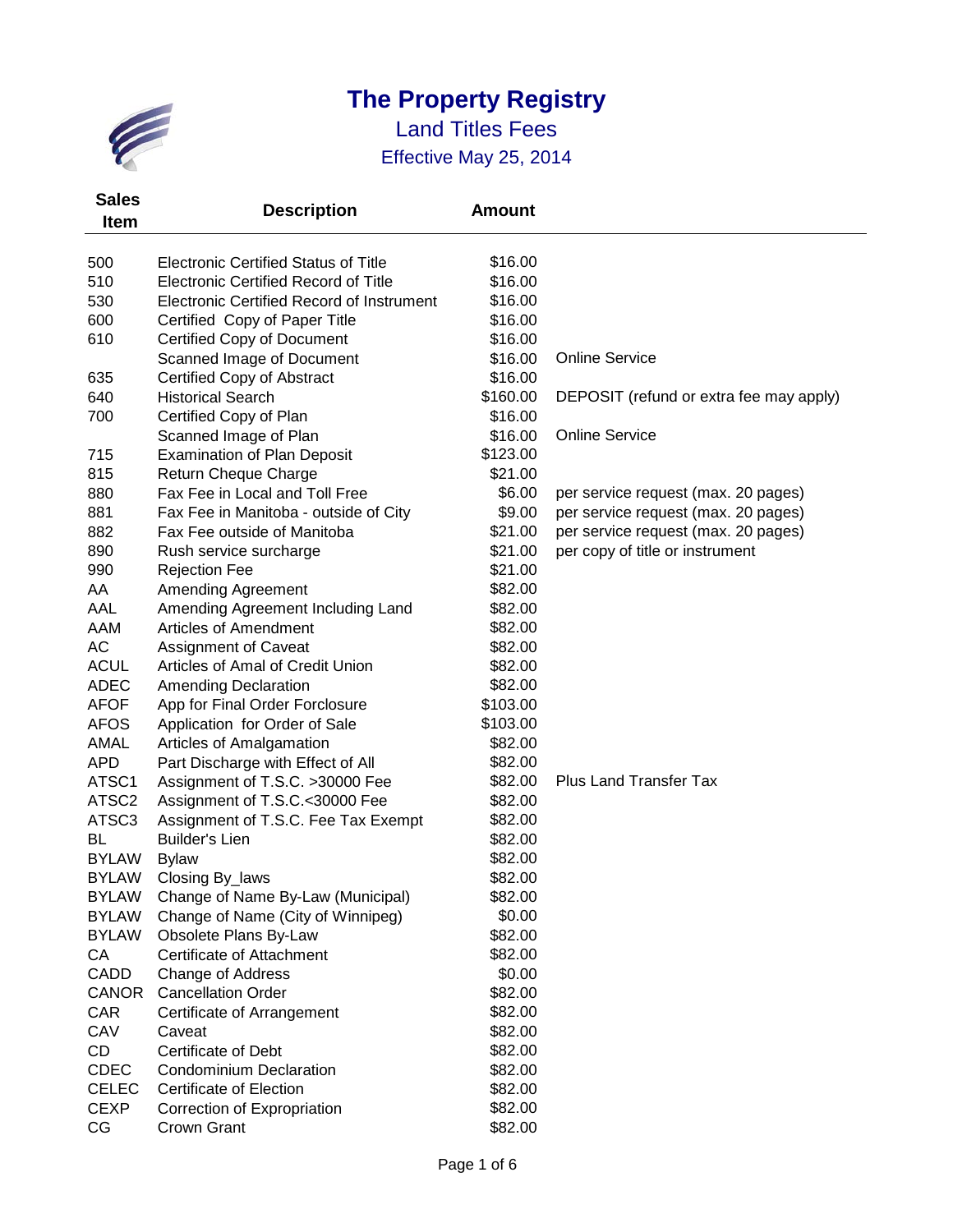

| <b>Sales</b> | <b>Description</b>                         | <b>Amount</b> |                                      |
|--------------|--------------------------------------------|---------------|--------------------------------------|
| <b>Item</b>  |                                            |               |                                      |
|              |                                            |               |                                      |
| СH           | Change of Homestead                        | \$82.00       |                                      |
| CJ           | Certificate of Judgment                    | \$82.00       |                                      |
| CO           | <b>Committee Order</b>                     | \$82.00       |                                      |
| <b>CONBL</b> | Condominium Bylaw                          | \$82.00       |                                      |
| <b>CONLN</b> | Condominium Lien                           | \$82.00       |                                      |
| <b>COS</b>   | <b>Certificate of Status</b>               | \$82.00       |                                      |
| <b>CPFN</b>  | <b>Criminal Property Forfeiture Notice</b> | \$82.00       |                                      |
| <b>CPFO</b>  | <b>Criminal Property Forfeiture Order</b>  | \$82.00       |                                      |
| <b>CREQ</b>  | <b>Request Correction</b>                  | \$0.00        |                                      |
| <b>DBNT</b>  | Debenture                                  | \$82.00       |                                      |
| <b>DCAV</b>  | Dower Caveat                               | \$82.00       |                                      |
| <b>DEXP</b>  | Declaration of Expropriation               | \$82.00       |                                      |
| DF           | <b>Full Discharge</b>                      | \$82.00       |                                      |
| <b>DRCAV</b> | <b>District Registrar's Caveat</b>         | \$0.00        |                                      |
| <b>DRPA</b>  | Real Property Appl. with Direction         | \$205.00      | Plus Land Transfer Tax if applicable |
| Е            | Easement                                   | \$82.00       |                                      |
| ED           | <b>Easement Declaration</b>                | \$82.00       |                                      |
| <b>ENC</b>   | Encumbrance                                | \$82.00       |                                      |
| <b>EREQ</b>  | Req. Electronic Title Conversion           | \$0.00        |                                      |
| <b>FN</b>    | <b>Flood Notice</b>                        | \$82.00       |                                      |
| <b>FOF</b>   | <b>Final Order of Foreclosure</b>          | \$103.00      |                                      |
| <b>FPO</b>   | <b>Flood Proofing Order</b>                | \$82.00       |                                      |
| <b>FVO</b>   | <b>Flood Variance Order</b>                | \$82.00       |                                      |
| GP           | <b>Grant of Probate</b>                    | \$82.00       |                                      |
| HN           | <b>Homestead Notice</b>                    | \$82.00       |                                      |
| <b>ITREQ</b> | Request to Issue Title-Internal            | \$0.00        |                                      |
| LAS          | Legal Aid Statement                        | \$0.00        |                                      |
| <b>LEASE</b> | Lease                                      | \$82.00       |                                      |
| <b>LIEN</b>  | Lien                                       | \$82.00       |                                      |
| <b>LOA</b>   | Letters of Administration                  | \$82.00       |                                      |
| ME           | Mortgage of Easement                       | \$82.00       |                                      |
| <b>MISC</b>  | Miscellaneous                              | \$82.00       | fees charged as applicable           |
| ΜМ           | Mortgage of Mortgage                       | \$82.00       |                                      |
| MO           | Maintenance Order                          | \$82.00       |                                      |
| <b>MPUBO</b> | Mun. Public Utility Board Order            | \$82.00       |                                      |
| <b>MREC</b>  | <b>Record of Marriage</b>                  | \$82.00       |                                      |
| <b>MSREQ</b> | Mortgage Sale Request                      | \$82.00       |                                      |
| <b>MTGE</b>  | Mortgage                                   | \$82.00       |                                      |
| <b>NARM</b>  | Notice-Appt. of a Receiver-Mgr             | \$82.00       |                                      |
| <b>NCWDG</b> | Notice-Closure of Waste Disposal           | \$82.00       |                                      |
| <b>ND</b>    | Notice of Deferment                        | \$82.00       |                                      |
| <b>NDCS</b>  | Notice of Desg of Contam Site              | \$82.00       |                                      |
| <b>NDHS</b>  | Notice of Desg of Heritage Site            | \$82.00       |                                      |
| <b>NEPS</b>  | Notice Exer. Power of Sale                 | \$82.00       |                                      |
| <b>NEXP</b>  | Notice of Intended Expropration            | \$82.00       |                                      |
| <b>NIDHS</b> | Notice of Int. to Des. Heritage Site       | \$82.00       |                                      |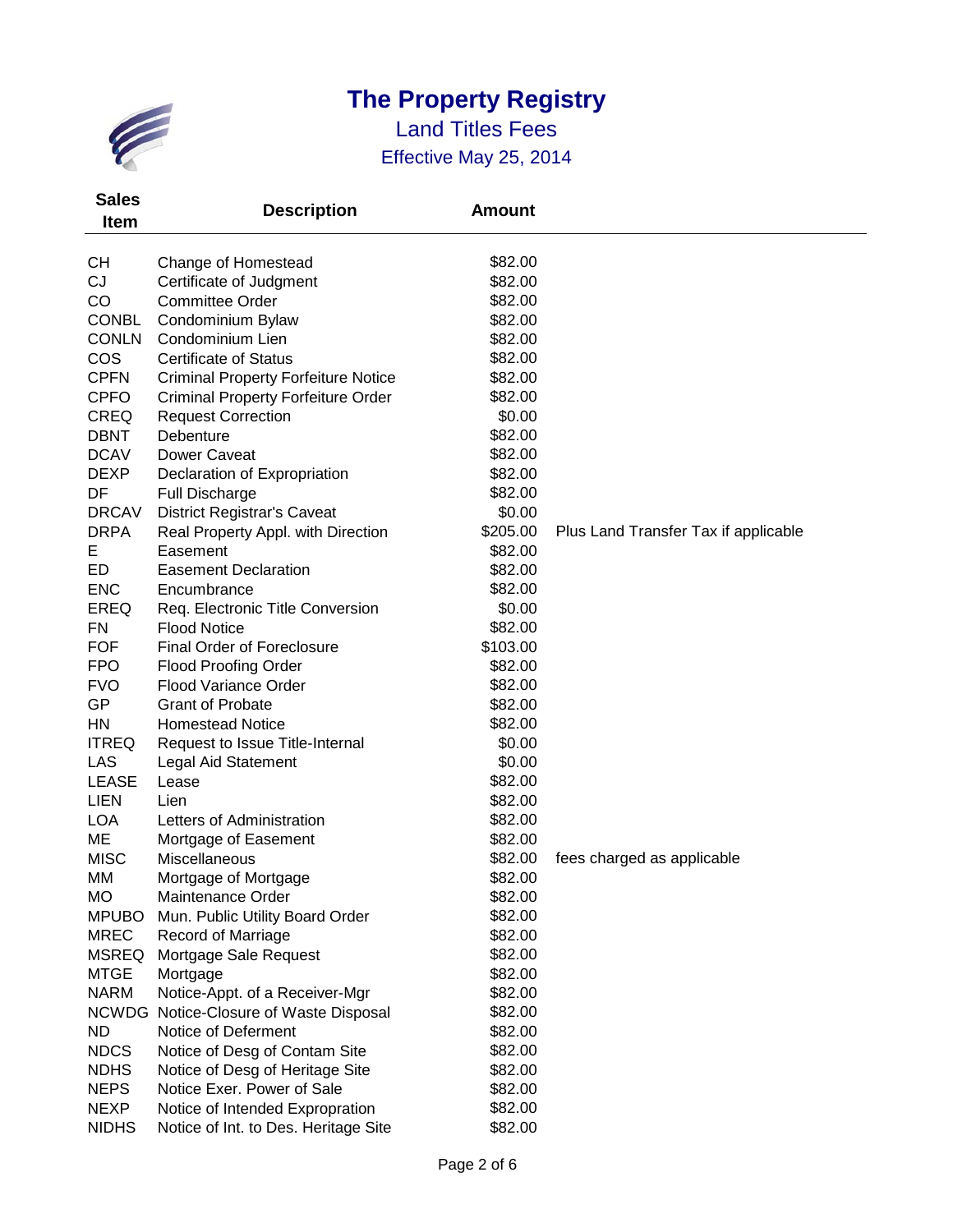

| <b>Sales</b>     | <b>Description</b>                        | <b>Amount</b> |                               |
|------------------|-------------------------------------------|---------------|-------------------------------|
| <b>Item</b>      |                                           |               |                               |
| <b>NLAR</b>      | Notice of Lien for Adv. for Repair        | \$82.00       |                               |
| <b>NLL</b>       | Notice of Life Lease                      | \$82.00       |                               |
| <b>NOHA</b>      | Notice of Heritage Agreement              | \$82.00       |                               |
| <b>NOP</b>       | Notice of Protest                         | \$0.00        |                               |
| <b>NPC</b>       | Notice Prevent Condominiumization         | \$82.00       |                               |
| <b>NREQ</b>      | <b>Request to Issue Notice</b>            | \$82.00       |                               |
|                  | OATSC1 OS Assign of T.S.C. >30000         | \$82.00       | <b>Plus Land Transfer Tax</b> |
|                  | OATSC2 OS Assign of T.S.C.<30000          | \$82.00       |                               |
| <b>OIC</b>       | Order In Council                          | \$82.00       |                               |
| <b>OSA</b>       | OS Agreement                              | \$82.00       |                               |
| <b>OSAB</b>      | OS Assignment of Bankruptcy               | \$82.00       |                               |
| <b>OSAGS</b>     | OS Agreement for Sale                     | \$82.00       |                               |
| <b>OSAJ</b>      | OS Assignment of Judgement                | \$82.00       |                               |
| <b>OSAL</b>      | OS Assignment of Lien                     | \$82.00       |                               |
| <b>OSAM</b>      | OS Assignment of Mortgage                 | \$82.00       |                               |
| <b>OSB</b>       | OS Bond                                   | \$82.00       |                               |
| <b>OSBC</b>      | <b>OS Barring Certificate</b>             | \$82.00       |                               |
| <b>OSBL</b>      | OS Builders Lien                          | \$82.00       |                               |
| <b>OSBYL</b>     | OS Bylaw                                  | \$82.00       |                               |
| <b>OSCA</b>      | OS Certificate of Attachment              | \$82.00       |                               |
| <b>OSCAD</b>     | OS Change of Address                      | \$0.00        |                               |
| <b>OSCAN</b>     | <b>OS Cancellation Order</b>              | \$82.00       |                               |
| <b>OSCD</b>      | OS Certificate of Debt                    | \$82.00       |                               |
| <b>OSCG</b>      | <b>OS Crown Grant</b>                     | \$82.00       |                               |
| <b>OSCH</b>      | OS Change of Homestead                    | \$82.00       |                               |
| <b>OSCON</b>     | OS Change of Name                         | \$82.00       |                               |
| <b>OSCFN</b>     | OS Criminal Property Forfeiture Notice    | \$82.00       |                               |
| <b>OSCFO</b>     | OS Criminal Property Forfeiture Order     | \$82.00       |                               |
|                  | OSCWD OS Notice of Closure of Waste Disp. | \$82.00       |                               |
| <b>OSCXP</b>     | OS Correction of Expropriation            | \$82.00       |                               |
| OSD <sub>1</sub> | OS Deed >30,000 Fee                       | \$82.00       | <b>Plus Land Transfer Tax</b> |
| OSD <sub>2</sub> | OS Deed <30,000 Fee                       | \$82.00       |                               |
| OSD <sub>3</sub> | OS Deed Tax Exempt Fee                    | \$82.00       |                               |
| OSDCS            | OS Notice of Desg of Contam Site          | \$82.00       |                               |
| <b>OSDF</b>      | OS Full Discharge                         | \$82.00       |                               |
| <b>OSDNT</b>     | <b>OS Dower Notice</b>                    | \$82.00       |                               |
| <b>OSDXP</b>     | OS Declaration of Expropriation           | \$82.00       |                               |
| <b>OSE</b>       | <b>OS Easement</b>                        | \$82.00       |                               |
| <b>OSFN</b>      | <b>OS Flood Notice</b>                    | \$82.00       |                               |
| <b>OSFPO</b>     | OS Flood Proofing Order                   | \$82.00       |                               |
| <b>OSFVO</b>     | OS Flood Variance Order                   | \$82.00       |                               |
| <b>OSGRU</b>     | OS Grant of Right of User                 | \$82.00       |                               |
| <b>OSHN</b>      | <b>OS Homestead Notice</b>                | \$82.00       |                               |
| OSJ              | OS Judgment                               | \$82.00       |                               |
| <b>OSJO</b>      | OS Judges Order                           | \$82.00       |                               |
| <b>OSLN</b>      | OS Lien                                   | \$82.00       |                               |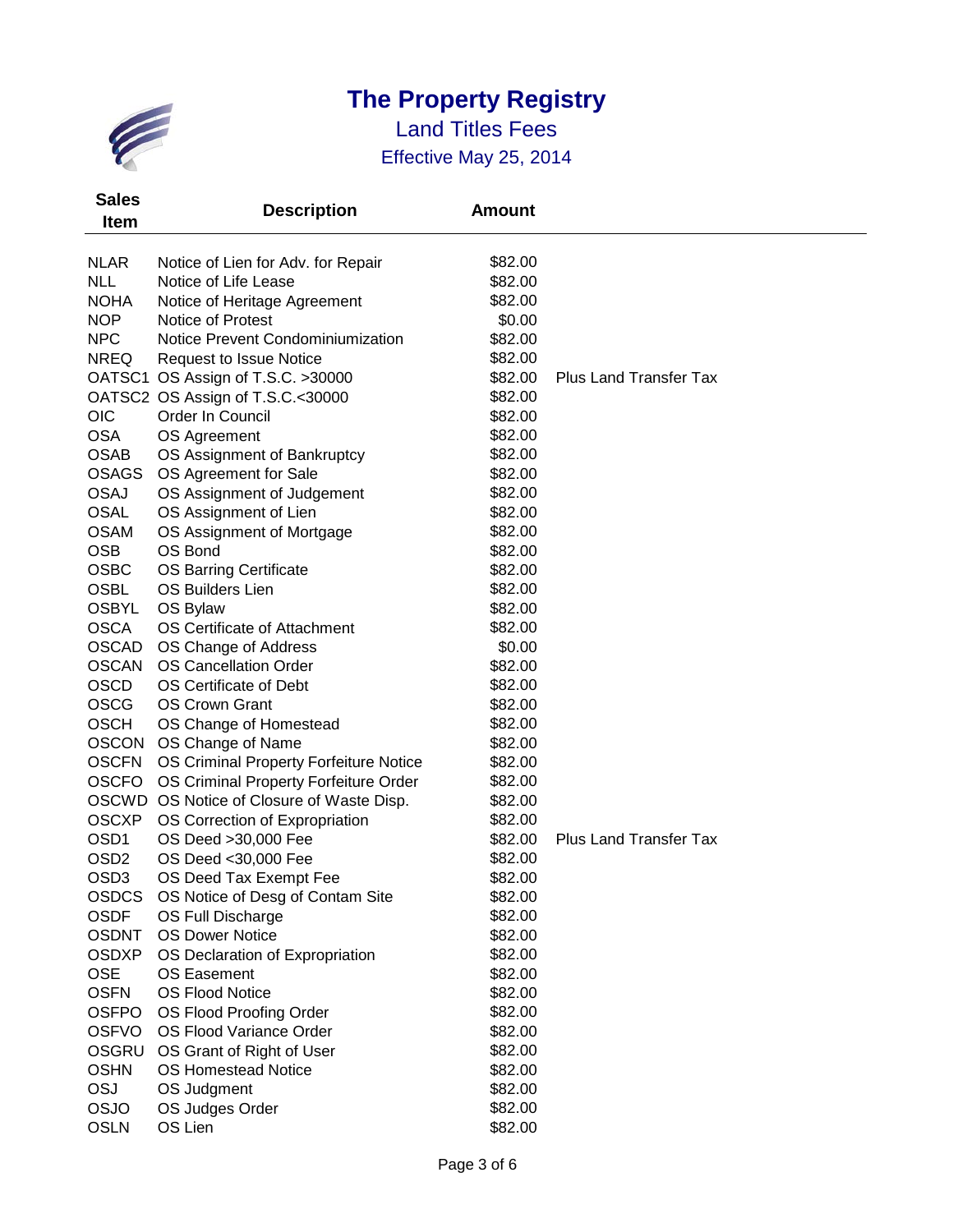

| <b>Sales</b><br><b>Item</b> | <b>Description</b>                    | <b>Amount</b> |  |
|-----------------------------|---------------------------------------|---------------|--|
| <b>OSLS</b>                 | OS Lease                              | \$82.00       |  |
| <b>OSM</b>                  | OS Mortgage                           | \$82.00       |  |
| <b>OSMC</b>                 | <b>OS Miscellaneous</b>               | \$82.00       |  |
| <b>OSME</b>                 | OS Mortgage of Easement               | \$82.00       |  |
| <b>OSMPU</b>                | OS Mun. Public Utility Board Order    | \$82.00       |  |
| <b>OSMR</b>                 | OS Record of Marriage                 | \$82.00       |  |
| <b>OSN</b>                  | <b>OS Notice</b>                      | \$82.00       |  |
| <b>OSNAR</b>                | OS Notice of Appt. of a Receiver/Mgr. | \$82.00       |  |
| <b>OSND</b>                 | OS Notice of Deferment                | \$82.00       |  |
| <b>OSNDH</b>                | OS Notice of Desg. of Heritage Site   | \$82.00       |  |
| <b>OSNEX</b>                | OS Notice of Intended Expropriation   | \$82.00       |  |
| <b>OSNHA</b>                | OS Notice of Heritage Agreement       | \$82.00       |  |
| <b>OSNID</b>                | OS Notice of Int. to Des. Heritage    | \$82.00       |  |
| <b>OSNLA</b>                | OS Notice of Lien for Adv. for Rep.   | \$82.00       |  |
| <b>OSNLL</b>                | OS Notice of Life Lease               | \$82.00       |  |
| <b>OSNOP</b>                | <b>OS Notice of Protest</b>           | \$0.00        |  |
| <b>OSNPC</b>                | OS Notice Prevent Condominiumization  | \$82.00       |  |
| <b>OSNS</b>                 | OS Notice Exercising Power of Sale    | \$82.00       |  |
| <b>OSO</b>                  | OS Order                              | \$82.00       |  |
| <b>OSOIC</b>                | OS Order in Council                   | \$82.00       |  |
| <b>OSPD</b>                 | OS Part Discharge                     | \$82.00       |  |
| <b>OSPE</b>                 | OS Pipeline Easement                  | \$82.00       |  |
| <b>OSPL</b>                 | <b>OS Priority Lien</b>               | \$82.00       |  |
| <b>OSPLO</b>                | OS Pending Litigation Order           | \$82.00       |  |
| <b>OSPN</b>                 | <b>OS Prohibition Notice</b>          | \$82.00       |  |
| <b>OSPPN</b>                | OS Personal Property Sec. Notice      | \$82.00       |  |
| <b>OSPUB</b>                | OS Pub. Utility Board Order           | \$82.00       |  |
| <b>OSPWA</b>                | OS Party Wall Agreement               | \$82.00       |  |
| <b>OSRBI</b>                | OS Agmt for Redempt. by Installments  | \$82.00       |  |
| <b>OSRFR</b>                | OS Request for Refund                 | \$82.00       |  |
| <b>OSRGO</b>                | OS Registrar General's Order          | \$82.00       |  |
| <b>OSROH</b>                | OS Release of Homestead               | \$82.00       |  |
| <b>OSRQF</b>                | OS Request to Remove Entry-Full       | \$82.00       |  |
| <b>OSRQP</b>                | OS Request to Remove Entry-Part       | \$82.00       |  |
| <b>OSSEF</b>                | OS Sur of Pipeline Easement-Full      | \$82.00       |  |
| <b>OSSEP</b>                | OS Sur of Pipeline Easement-Part      | \$82.00       |  |
| <b>OSSLF</b>                | OS Surrender of Lease Full            | \$82.00       |  |
| <b>OSSLP</b>                | OS Surrender of Lease Part            | \$82.00       |  |
| <b>OSSRO</b>                | OS Surface Right Order                | \$82.00       |  |
| <b>OSTAP</b>                | OS Tax Application                    | \$82.00       |  |
| <b>OSTFR</b>                | OS Tax Sale First Return              | \$0.00        |  |
| <b>OSTRF</b>                | OS Tax Redemption Cert-Full           | \$82.00       |  |
| <b>OSTRP</b>                | OS Tax Redemption Cert-Part           | \$82.00       |  |
| <b>OSTSC</b>                | <b>OS Tax Sale Certificate</b>        | \$82.00       |  |
| <b>OSTSR</b>                | OS Tax Sale Second Return             | \$0.00        |  |
| <b>OSTXN</b>                | OS Tax Sale Notice                    | \$82.00       |  |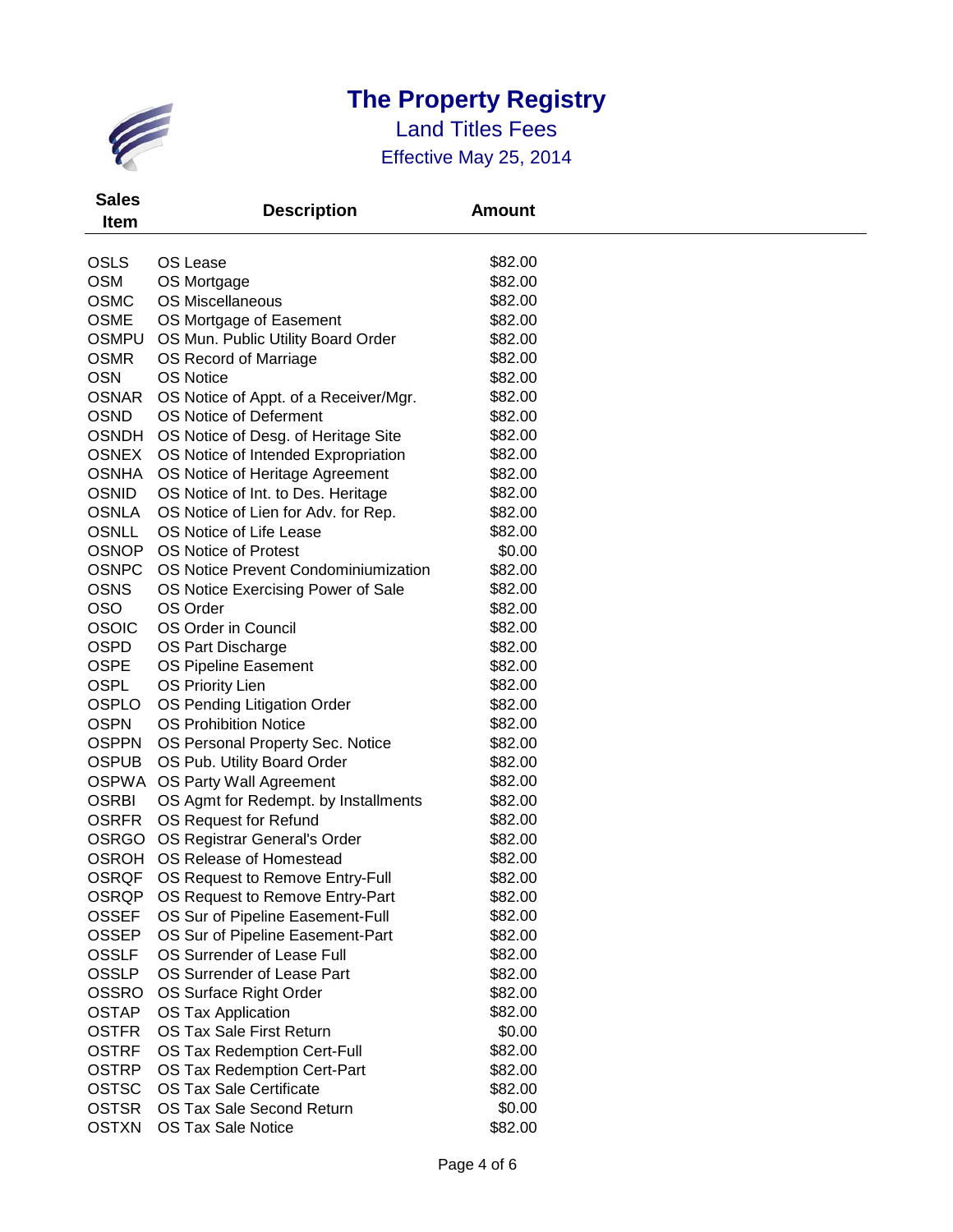

| <b>Sales</b><br><b>Item</b> | <b>Description</b>                        | <b>Amount</b> |                               |
|-----------------------------|-------------------------------------------|---------------|-------------------------------|
|                             |                                           |               |                               |
| OSUO                        | OS Unitizing Order                        | \$82.00       |                               |
| <b>OSVA</b>                 | OS Variation Agreement                    | \$82.00       |                               |
| <b>OSVAO</b>                | <b>OS Variation Order</b>                 | \$82.00       |                               |
| <b>OSVO</b>                 | OS Vesting Order                          | \$82.00       |                               |
| <b>OSWTE</b>                | <b>OS Wind Turbine Easement</b>           | \$82.00       |                               |
| <b>PAR</b>                  | Power of Attorney & Revocation            | \$82.00       |                               |
| PD                          | <b>Partial Discharge</b>                  | \$82.00       |                               |
| PE                          | Pipeline Easement                         | \$82.00       |                               |
| <b>PLAN</b>                 | Plan                                      | \$82.00       |                               |
| <b>PLIEN</b>                | <b>Priority Lien</b>                      | \$82.00       |                               |
| <b>PLO</b>                  | Pending Litigation Order                  | \$82.00       |                               |
| <b>PN</b>                   | <b>Prohibition Notice</b>                 | \$82.00       |                               |
| <b>POA</b>                  | Power of Attorney                         | \$82.00       |                               |
| <b>POSTP</b>                | Postponement of Rights                    | \$82.00       |                               |
| <b>PPSN</b>                 | <b>Personal Property Security Notice</b>  | \$82.00       |                               |
| <b>PWA</b>                  | Party Wall Agreement                      | \$82.00       |                               |
| <b>PWD</b>                  | Party Wall Declaration                    | \$82.00       |                               |
| <b>RBI</b>                  | Agmt Redemption by Installments           | \$82.00       |                               |
| <b>RFOF</b>                 | <b>Request Final Order of Foreclosure</b> | \$103.00      |                               |
| <b>RGCOP</b>                | Reg. General's Correction of Plan         | \$82.00       |                               |
| <b>RGO</b>                  | Registrar General's Order                 | \$103.00      |                               |
| <b>ROH</b>                  | Release of Homestead                      | \$82.00       |                               |
| <b>ROT</b>                  | Report on Title                           | \$0.00        |                               |
| <b>RPA</b>                  | <b>Real Property Application</b>          | \$205.00      | (see DRPA if direction)       |
| <b>RQAPD</b>                | Request to Remove Entry-Apd               | \$82.00       |                               |
| <b>RQDF</b>                 | Request to Remove Entry-Full              | \$82.00       |                               |
| <b>RQPD</b>                 | <b>Request to Remove Entry-Part</b>       | \$82.00       |                               |
| <b>RREF</b>                 | <b>Request for Refund</b>                 | \$82.00       |                               |
| <b>RSPA</b>                 | Request Sale Price Approval               | \$82.00       |                               |
| <b>RSS</b>                  | <b>Request for Substitutional Service</b> | \$103.00      |                               |
| <b>RVPA</b>                 | Revocation of Power of Attorney           | \$82.00       |                               |
| <b>RWD</b>                  | <b>Right of Way Declaration</b>           | \$82.00       |                               |
| <b>SCMT</b>                 | <b>Standard Charge Mortgage Terms</b>     | \$0.00        |                               |
| <b>SLAPD</b>                | Surrender of Lease-Apd                    | \$82.00       |                               |
| <b>SLDF</b>                 | Surrender of Lease-Full                   | \$82.00       |                               |
| <b>SLPD</b>                 | Surrender of Lease-Part                   | \$82.00       |                               |
| <b>SPEA</b>                 | Surrender of Pipeline Easement-Apd        | \$82.00       |                               |
| <b>SPEDF</b>                | Surrender of Pipeline Easement- Full      | \$82.00       |                               |
| <b>SPEPD</b>                | Surrender of Pipeline Easement-Part       | \$82.00       |                               |
| <b>SREQ</b>                 | Request Survivorship                      | \$82.00       |                               |
| <b>TAPP</b>                 | <b>Tax Application</b>                    | \$82.00       |                               |
| <b>TAXSN</b>                | <b>Tax Sale Notice</b>                    | \$82.00       |                               |
| TM                          | <b>Transfer of Mortgage</b>               | \$82.00       |                               |
| TPOS <sub>1</sub>           | Tsf- Power of Sale >30000                 | \$82.00       | <b>Plus Land Transfer Tax</b> |
| TPOS <sub>2</sub>           | Tsf-Power of Sale<30000                   | \$82.00       |                               |
| TPOS <sub>3</sub>           | <b>Tsf-Power of Sale Tax Exempt</b>       | \$82.00       |                               |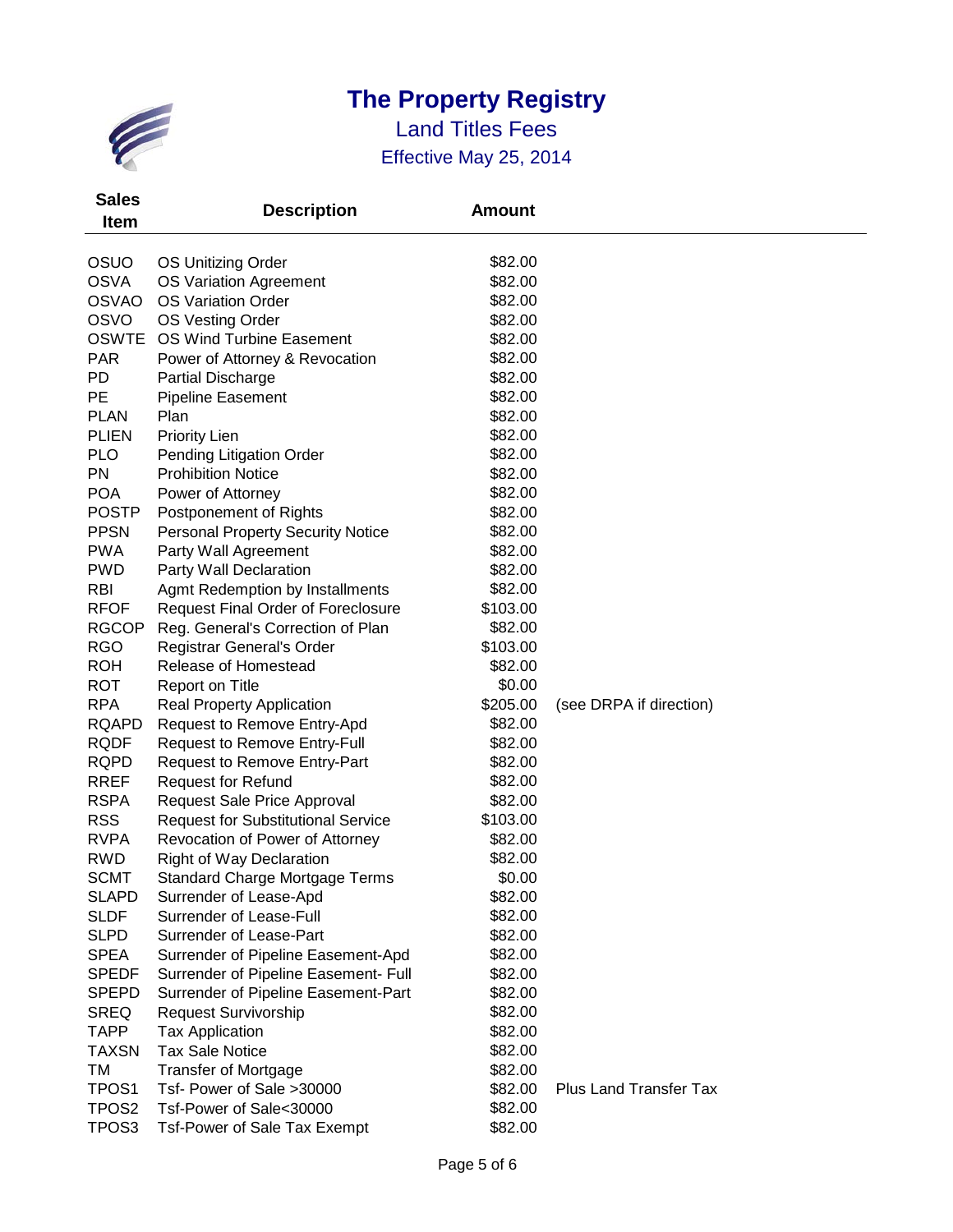

| <b>Sales</b><br>Item | <b>Description</b>                 | <b>Amount</b> |                                            |
|----------------------|------------------------------------|---------------|--------------------------------------------|
| TR <sub>1</sub>      | Transfer > 30,000 Fee              | \$82.00       | <b>Plus Land Transfer Tax</b>              |
| TR <sub>2</sub>      | Transfer < 30,000 Fee              | \$82.00       |                                            |
| TR3                  | <b>Transfer Fee Tax Exempt</b>     | \$82.00       |                                            |
| TRANL                | Transmission of Land               | \$82.00       |                                            |
| <b>TRANM</b>         | <b>Transmission of Mortgage</b>    | \$82.00       |                                            |
| <b>TRAPD</b>         | Tax Rempt Part Effect All          | \$82.00       |                                            |
| <b>TRCDF</b>         | Tax Redemp. Cert. Full Discharge   | \$82.00       |                                            |
| <b>TRCPD</b>         | Tax Redemp. Cert. Part Discharge   | \$82.00       |                                            |
| <b>TRDEC</b>         | Notice of Termination of Condo Dec | \$82.00       |                                            |
| <b>TREQ</b>          | Request to Issue Title             | \$82.00       |                                            |
| <b>TSFR</b>          | <b>Tax Sale First Return</b>       | \$0.00        |                                            |
| <b>TSSR</b>          | Tax Sale Second Return             | \$0.00        |                                            |
| UO.                  | <b>Unitizing Order</b>             | \$82.00       |                                            |
| VA                   | Variation Agreement                | \$82.00       |                                            |
| VAO                  | <b>Variation Order</b>             | \$82.00       |                                            |
| <b>WTE</b>           | <b>Wind Turbine Easement</b>       | \$82.00       |                                            |
| <b>XREQ</b>          | <b>Request Title Cancellation</b>  | \$0.00        |                                            |
|                      | User-Generated Search (MLTS)       | \$0.77        | For each user-generated search transaction |